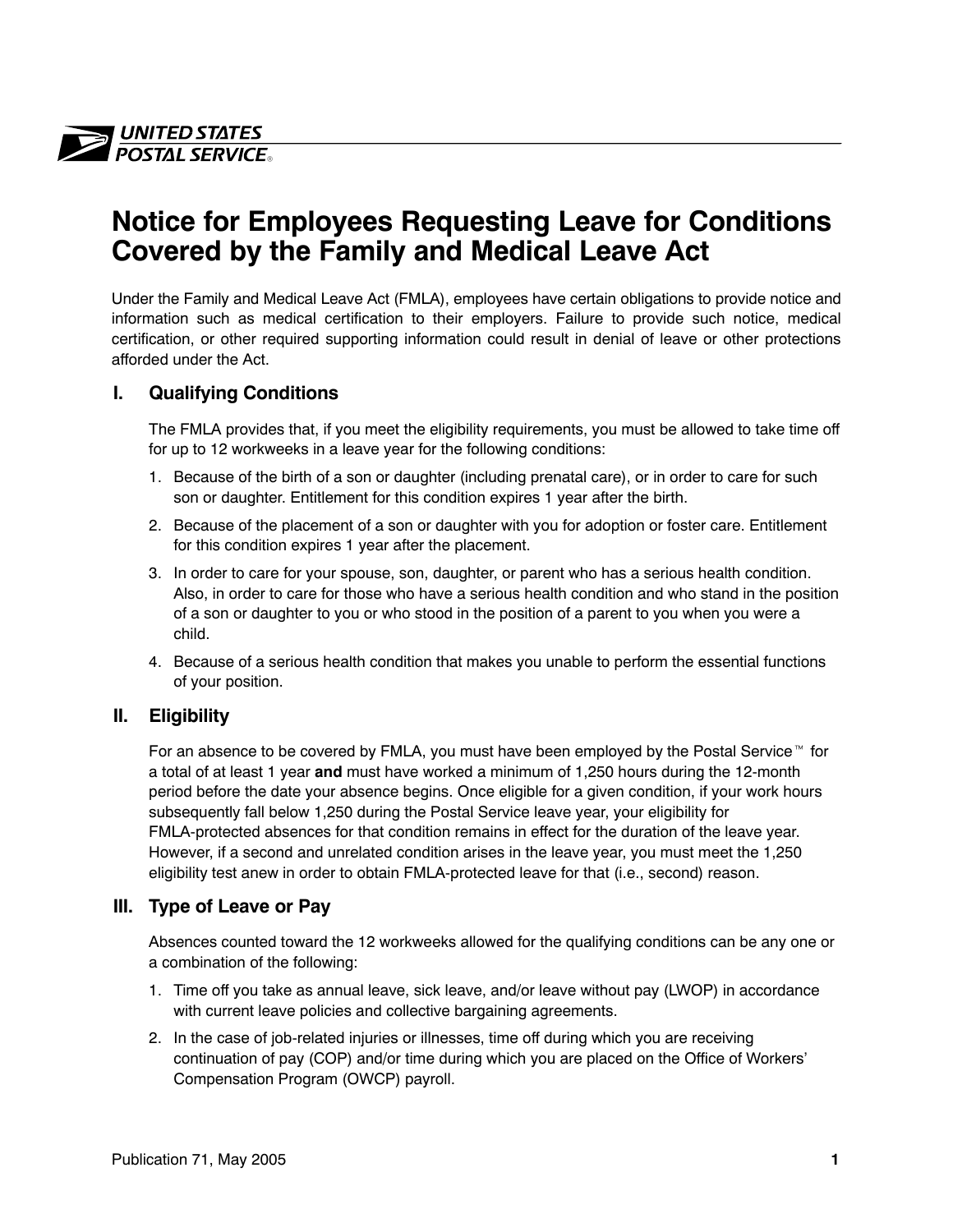## **IV. Documentation on Request for Absence**

Supporting documentation is required for your absence request to receive final approval.

Documentation requirements may be waived by your supervisor in specific cases. *However, failure to provide requested medical or other documentation could result in a denial of FMLA-protected leave and/or paid leave.*

- 1. **For qualifying condition (1) or (2)**  you must provide the birth or placement date.
- 2. **For qualifying condition (3) or (4)**  you must provide documentation from the health care provider.
	- a. **In both of these cases**  the medical report must include:
		- (1) The health care provider's name, address, phone number, and type of practice, and the patient's name.
		- (2) A certification that the patient's condition meets the FMLA definition of *serious health condition,* supporting medical facts, and a brief statement of how the medical facts meet the definition's criteria.
		- (3) The approximate date the serious health condition commenced, its probable duration, and the probable duration of the patient's present incapacity, if different.
		- (4) Whether it is a medical necessity that you be absent intermittently or work on a reduced schedule as a result of the serious health condition; and, if so, the probable duration of such schedule; an estimate of the probable number of, and the interval between, treatments and/or episodes of incapacity; the period required for recovery, if any; and whether the medical need for absence is best accommodated through intermittent absence or a reduced work schedule.
	- b. **For absence due to pregnancy or a chronic serious health condition**  the medical certification must include whether the patient is presently incapacitated and the likely duration and frequency of episodes of incapacity.
	- c. **If additional or continuing treatments are required**  the medical certification must include the nature and regimen of the treatments, an estimate of the probable number of treatments, the length of absence required by the treatments, and actual or estimated dates of the treatments, if known.
	- d. **For absence due to your own serious health condition, including pregnancy, a permanent or long-term condition, or a chronic condition** — the medical certification must include whether you are unable to perform work of any kind, parts of the job you are unable to perform, and whether you must be absent for treatments.
	- e. **For absence to care for a family member with a serious health condition**  the medical certification must include whether the patient requires assistance for basic medical or personal needs or safety or for transportation; or, if not, whether your presence to provide psychological comfort would be beneficial to the patient or assist in the patient's recovery, and the probable duration of the need for care on an intermittent or reduced work schedule basis. You must indicate on the form the care you will provide and an estimate of the time period.
- 3. **If the serious health condition is a result of a job-related injury or illness**  the documentation requirements are provided separately in accordance with Injury Compensation policies and procedures.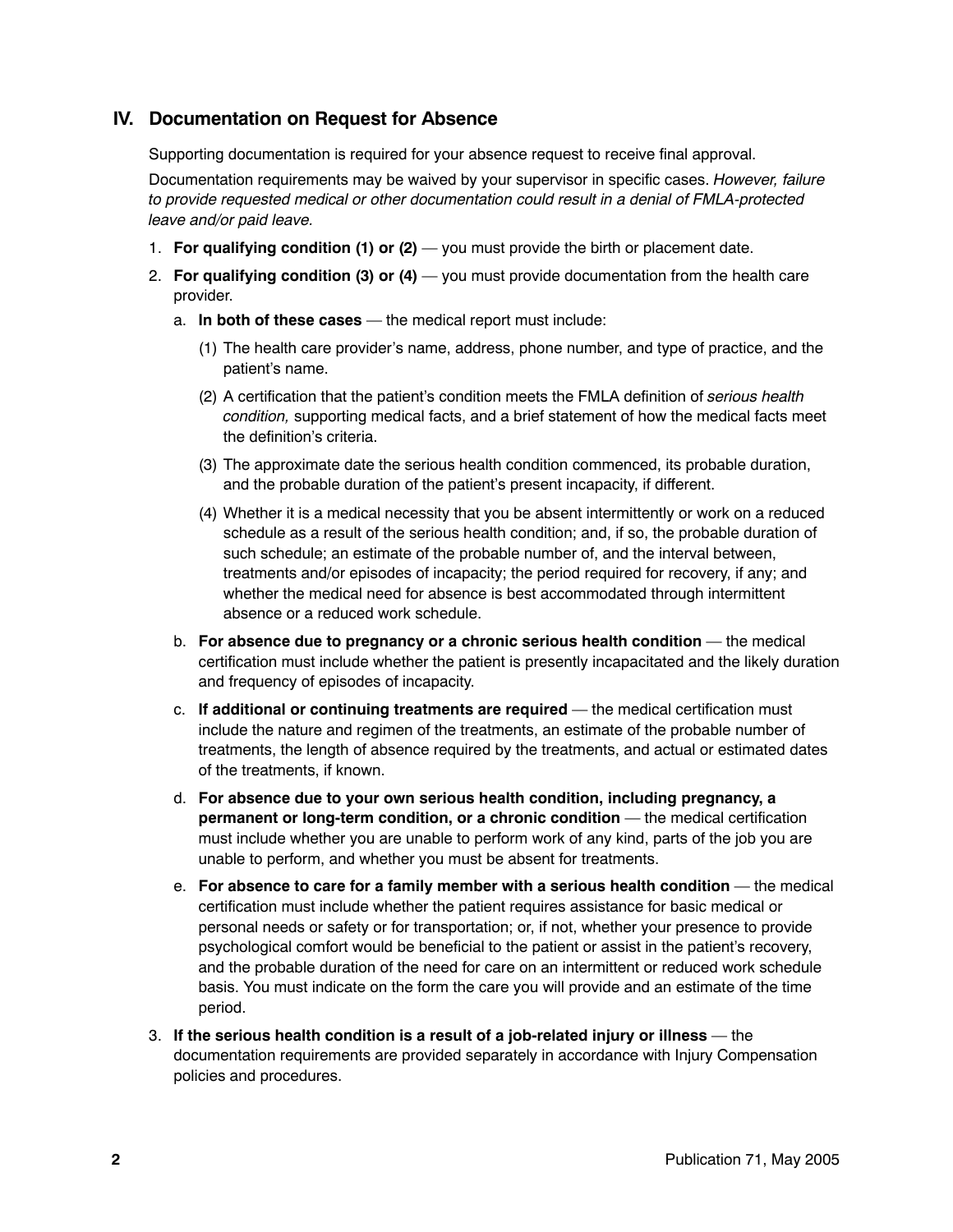4. **If the time off requested is to care for someone other than a biological parent or child**  appropriate explanation or evidence of the relationship may be required.

Supporting information that is not provided at the time of the request for absence must be provided within 15 days of receipt of notice, unless this is not practical under the circumstances. If the Postal Service questions the adequacy of a medical certification, a second opinion may be required. If the first and second opinions differ, a third and final opinion may be required. These opinions are obtained off the clock. However, the Postal Service will pay for these opinions, plus reasonable out-of-pocket travel expenses incurred to obtain the opinions. Employees may be required to provide recertification periodically. During your absence, you must keep your supervisor informed of your intentions to return to work and status changes that affect your ability to return.

#### **V. Benefits**

**Health Insurance** — to continue your health insurance during your absence, you must continue to pay the employee portion of the premiums. This payment continues to be withheld from your salary. If the salary for a pay period does not cover the full employee portion, you will be invoiced and are required to make the payment.

**Life Insurance** — your basic life insurance and any optional life insurance that you carry continue while you are in a pay status. In an LWOP status, these are continued at no cost to you for one (1) year. After you are in a non-pay status for one (1) year, this coverage is discontinued, but you have the option to convert the coverage to an individual policy within thirty-one (31) days of the discontinuance in accordance with the Office of Personnel Management's (OPM) current Federal Employee Group Life Insurance policy on conversion. See OPM's Web site at *http://www.opm.gov/insure.*

**Flexible Spending Accounts (FSAs)** — if you participate in the FSA program, see your employee brochure for the terms and conditions of continuing coverage during leave without pay.

#### **VI. Placement and Documentation on Return to Duty**

At the end of your FMLA-covered absence, you will return to the same position you held when the absence began (or to an equivalent position) provided you are able to perform the essential functions of the position and would have held that position at the time you returned had you not taken the time off. If you are returning to work after an absence due to your own incapacitation, you must provide certification from your health care provider that you are able to return to work and perform the essential functions of your position.

In addition, if you are a bargaining unit employee returning to work from your own serious health condition, management may require more detailed return-to-work clearance when there is a reasonable belief, based upon reliable and objective information, that you may not be able to perform the essential functions of your position or that you may pose a direct threat to the health or safety of yourself or others due to your medical condition.

Your return-to-work medical certification must be detailed medical documentation and not simply a statement that you may return to work. There must be sufficient information to make a determination that you can perform the essential functions of your job and do so without posing a hazard to yourself or others. In addition, the documentation must note whether there are any medical restrictions or limitations on your ability to perform your job and any symptoms that could create a job hazard for you or other employees.